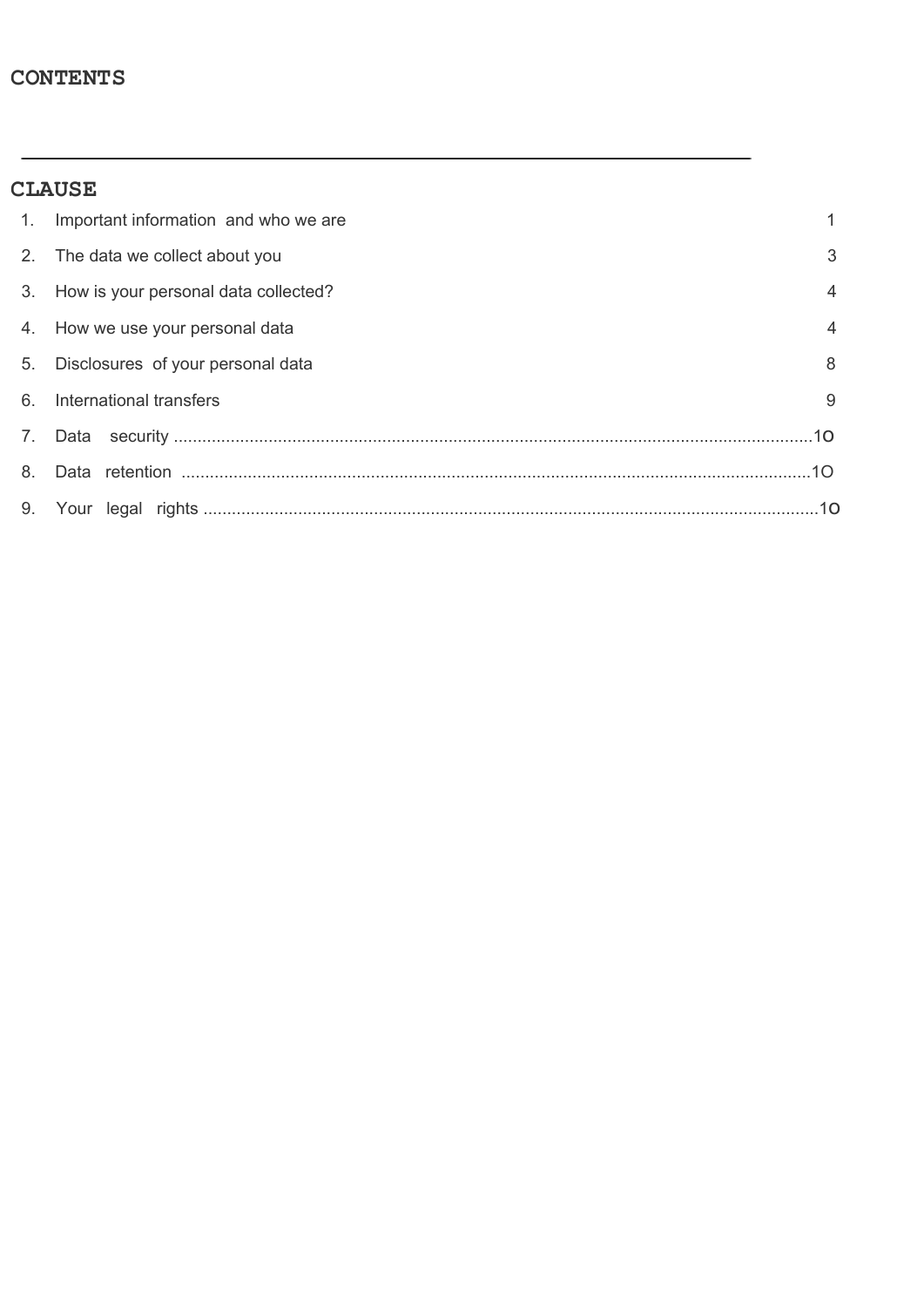Welcome to the High Reach's privacy notice.

Higher Reach respects your privacy and is committed to protecting your personal data. This privacy notice will inform you as to how we look after your personal data when you visit our website (regardless of where you visit it from) and tell you about your privacy rights and how the law protects you.

This privacy notice is provided in a layered format so you can click through to the specific areas set out below.

## *1. [IMPORTANT INFORMATION AND WHO WE ARE]*

- *2. [THE DATA WE COLLECT ABOUT YOU]*
- *3. [HOW IS YOUR PERSONAL DATA COLLECTED]*
- *4. [HOW WE USE YOUR PERSONAL DATA]*
- *5. [DISCLOSURES OF YOUR PERSONAL DATA]*
- *6. [INTERNATIONAL TRANSFERS]*
- *7. [DATA SECURITY*
- *8. [DATA RETENTION]*
- *9.* **[** *YOUR LEGAL RIGHTS]*

## **1. Important information about who we are**

## **Purpose of this privacy notice**

This privacy notice aims to give you information on how Higher Reach collects and processes your personal data through your use of this website, including any data you may provide through this website when you enquire about our services.

This website is not intended for children and we do not knowingly collect data relating to children.

It is important that you read this privacy notice together with any other privacy notice or fair processing notice we may provide on specific occasions when we are collecting or processing personal data about you so that you are fully aware of how and why we are using your data. This privacy notice supplements the other notices and is not intended to override them.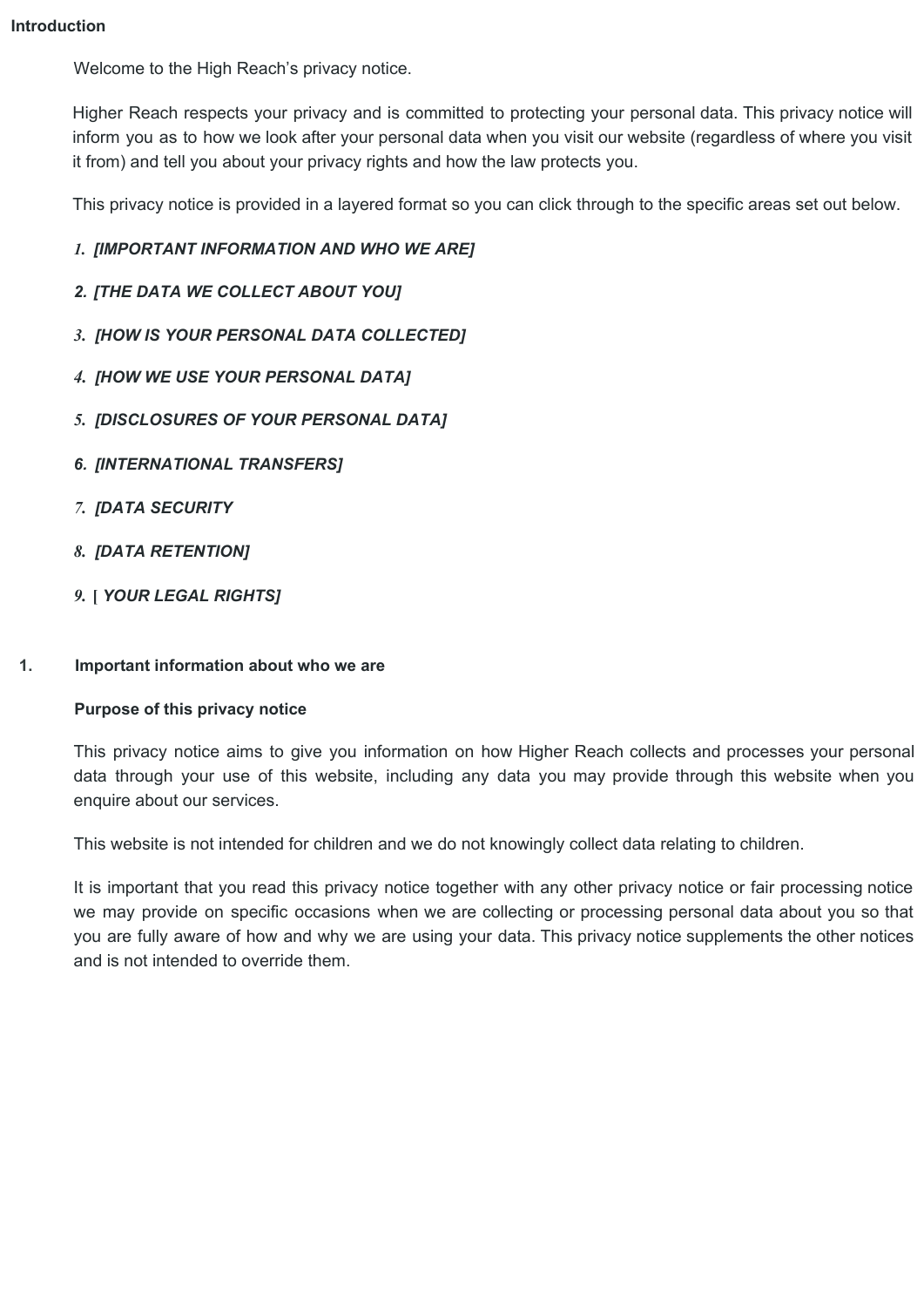#### **Controller**

Ne is the controller and responsible for your personal data (collectively referred to as "we", in this privacy notice).

We have appointed a data protection officer (DPO)] who is responsible for overseeing questions in relation to this privacy notice. If you have any questions about this privacy notice, including any requests to exercise *[your legal rights],* please contact the [DPO] using the details set out below.

#### **Contact details**

Full name of legal entity: Higher Reach

Name or title of DPO: Jack Brown

Email address: jack@higherreach.co.uk

Postal address: 22a High Street, Spennymoor, Co.Durham, DL16 6DB

Telephone number: 07828577561

You have the right to make a complaint at any time to the Information Commissioner's Office (ICO), the UK supervisory authority for data protection issues (www.ico.org.uk). We would, however, appreciate the chance to deal with your concerns before you approach the ICO so please contact us in the first instance.

#### **Changes to the privacy notice and your duty to inform us of changes**

This version was last updated on 24-05-18 and historic versions can be obtained by contacting us.

The data protection law in the UK will change on 25 May 2018. Although this privacy notice sets out most of your rights under the new laws, we may not yet be able to respond to some of your requests (for example, a request for the transfer of your personal data) until May 2018 as we are still working towards getting our systems ready for some of these changes.

It is important that the personal data we hold about you is accurate and current. Please keep us informed if your personal data changes during your relationship with us.

## **Third-party links**

This website may include links to third-party websites, plug-ins and applications. Clicking on those links or enabling those connections may allow third parties to collect or share data about you. We do not control these third-party websites and are not responsible for their privacy statements. When you leave our website, we encourage you to read the privacy notice of every website you visit.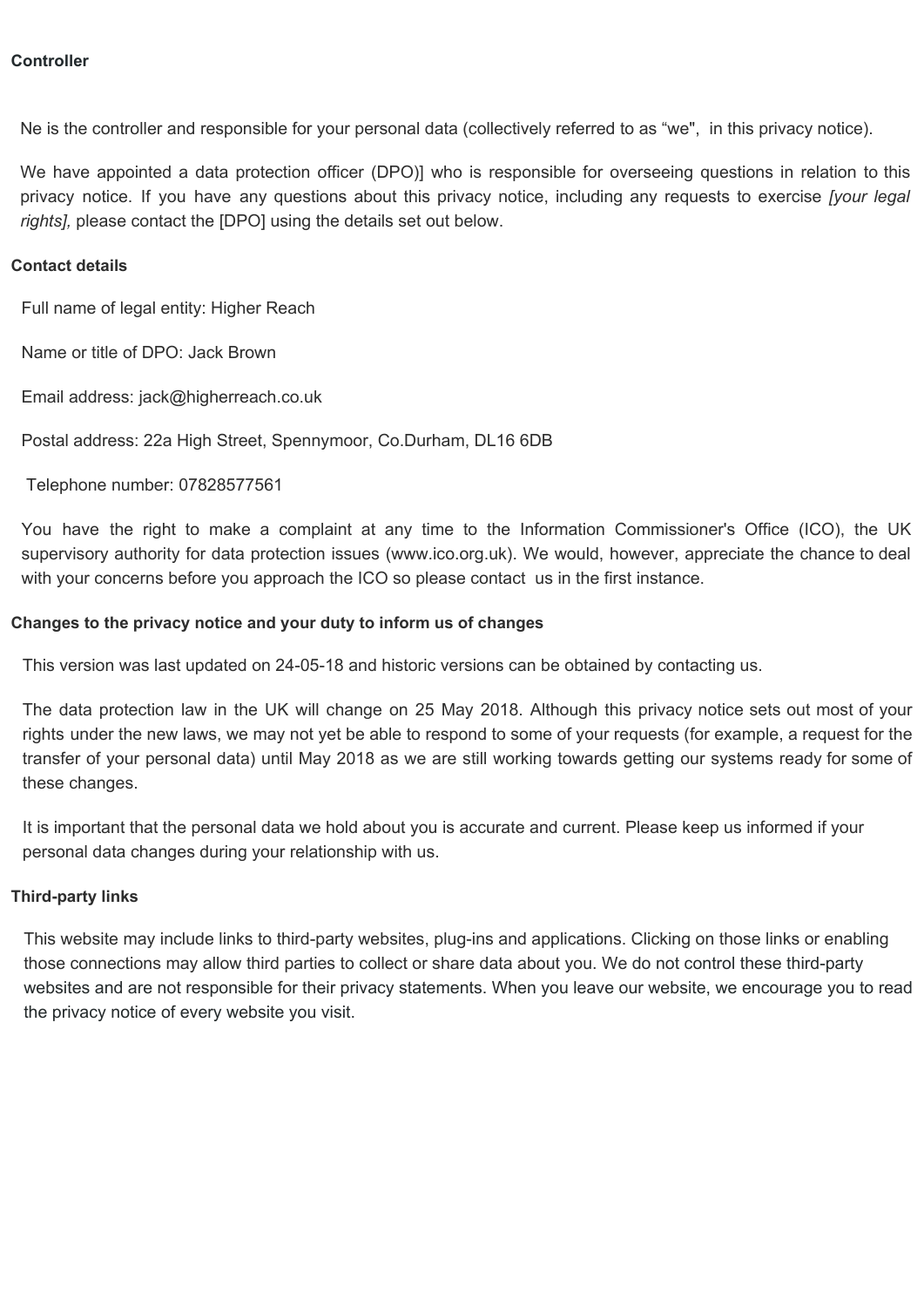## <span id="page-3-0"></span>**2. The data we collect about you**

Personal data, or personal information, means any information about an individual from which that person can be identified. It does not include data where the identity has been removed (anonymous data).

We may collect, use, store and transfer different kinds of personal data about you which we have grouped together follows:

- **Identity Data** includes [first name, last name].
- **Contact Data** includes [billing address, delivery address, email address and telephone numbers].
- **Financial Data** includes [bank account and payment card details].
- **Transaction Data** includes [details about payments to and from you and other details of products and services you have purchased from us].
- **Technical Data** includes [internet protocol (IP) address, your login data, browser type and version, time zone setting and location, browser plug-in types and versions, operating system and platform and other technology on the devices you use to access this website].
- **Usage Data** includes [information about how you use our website, products and services].
- **Marketing and Communications Data** includes [your preferences in receiving marketing from us and our third parties and your communication preferences].

We also collect, use and share **Aggregated Data** such as statistical or demographic data for any purpose. Aggregated Data may be derived from your personal data but is not considered personal data in law as this data does **not** directly or indirectly reveal your identity. For example, we may aggregate your Usage Data to calculate the percentage of users accessing a specific website feature. However, if we combine or connect Aggregated Data with your personal data so that it can directly or indirectly identify you, we treat the combined data as personal data which will be used in accordance with this privacy notice.

We do not collect any **Special Categories of Personal Data** about you (this includes details about your race or ethnicity, religious or philosophical beliefs, sex life, sexual orientation, political opinions, trade union membership, information about your health and genetic and biometric data). Nor do we collect any information about criminal convictions and offences.

## **If you fail to provide personal data**

Where we need to collect personal data by law, or under the terms of a contract we have with you and you fail to provide that data when requested, we may not be able to perform the contract we have or are trying to enter into with you (for example, to provide you with goods or services). In this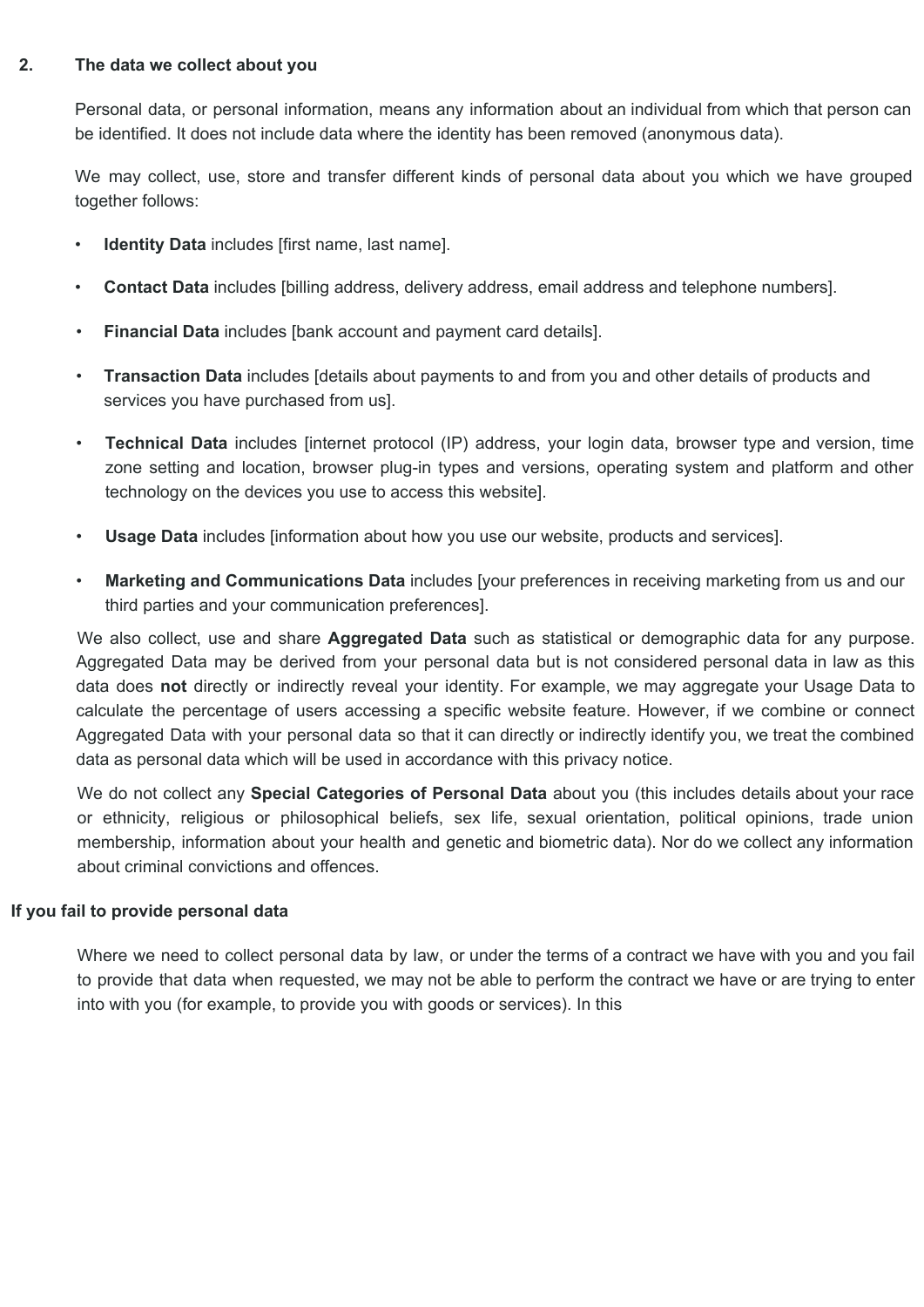case, we may have to cancel a product or service you have with us but we will notify you if this is the case at the time.

## <span id="page-4-0"></span>**3. How is your personal data collected?**

We use different methods to collect data from and about you including through:

- **Direct interactions.** You may give us your [Identity, Contact and Financial Data] by filling in forms or by corresponding with us by post, phone, email or otherwise. This includes personal data you provide when you:
	- apply for our products or services;
	- subscribe to our service or publications;
	- request marketing to be sent to you; or
	- give us some feedback.
- **Automated technologies or interactions.** As you interact with our website, we may automatically collect Technical Data about your equipment, browsing actions and patterns. We collect this personal data by using cookies, [server logs] and other similar technologies.
- **Third parties or publicly available sources.** We may receive personal data about you from various third parties [and public sources] as set out below:
	- Technical Data from the following parties:
	- (a) analytics providers such as Google based outside the EU
- **•** Identity and Contact Data from your own personal/companies' website
- Identity and Contact Data from publicly available sources such as Companies House based in the EU.

## <span id="page-4-1"></span>**4. How we use your personal data**

We will only use your personal data when the law allows us to. Most commonly, we will use your personal data in the following circumstances:

- Where we need to perform the contract we are about to enter into or have entered into with you.
- Where it is necessary for our legitimate interests (or those of a third party) and your interests and fundamental rights do not override those interests.
- Where we need to comply with a legal or regulatory obligation.

Generally we do not rely on consent as a legal basis for processing your personal data other than in relation to sending third party direct marketing communications to you via email or text message. You have the right to withdraw consent to marketing at any time by contacting us.

## **Purposes for which we will use your personal data**

We have set out below, in a table format, a description of all the ways we plan to use your personal data, and which of the legal bases we rely on to do so. We have also identified what our legitimate interests are where appropriate.

Note that we may process your personal data for more than one lawful ground depending on the specific purpose for which we are using your data. Please contact us if you need details about the specific legal ground we are relying on to process your personal data where more than one ground has been set out in the table below.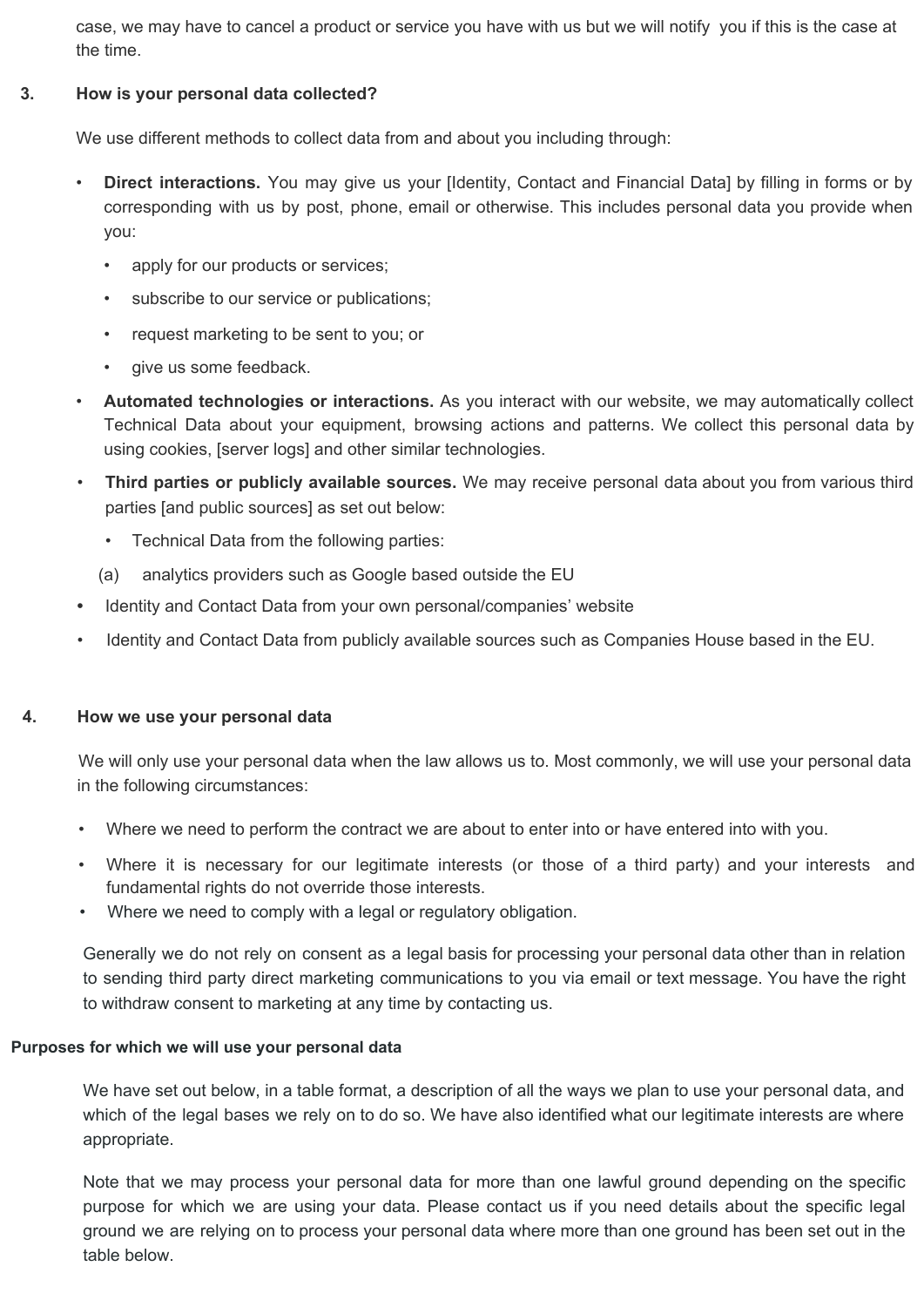| <b>Purpose/Activity</b>                                             | <b>Type of data</b>                       | Lawful basis for processing including<br>basis of legitimate interest                    |
|---------------------------------------------------------------------|-------------------------------------------|------------------------------------------------------------------------------------------|
| To<br>register<br>you<br>as<br>a<br>new                             | (a) Identity                              | Performance of a contract with you                                                       |
| customer                                                            | (b) Contact                               |                                                                                          |
| To process and deliver your order                                   | Identity<br>(a)                           | Performance of a contract with you<br>(a)                                                |
| including:                                                          | (b) Contact                               | Necessary for our legitimate<br>(b)                                                      |
| (a)<br>Manage payments, fees<br>and charges                         | (c) Financial                             | interests (to recover debts due to us)                                                   |
| Collect and recover money                                           | (d) Transaction                           |                                                                                          |
| (b)<br>owed to us                                                   | Marketin<br>(e)<br>and                    |                                                                                          |
|                                                                     | g<br>Communications                       |                                                                                          |
| To manage our relationship with                                     | (a) Identity                              | Performance of a contract with you<br>(a)                                                |
| you which will include:                                             | (b) Contact                               | Necessary to comply with a legal<br>(b)                                                  |
| Notifying you about changes (c) Profile<br>(a)                      |                                           | obligation                                                                               |
| to our terms or privacy policy                                      | and<br>(d)<br>Marketing                   | (c)<br>legitimate<br>Necessary<br>for our                                                |
| Asking you to leave a review Communications<br>(b)                  |                                           | interests (to keep our records updated<br>and to study how customers use our             |
| or take a survey                                                    |                                           | products/services)                                                                       |
| To enable you to partake in a                                       | (a) Identity                              | (a) Performance of a contract with you                                                   |
| competition<br>prize<br>draw,<br>or complete a survey               | (b) Contact                               | (b) Necessary for our legitimate interests                                               |
|                                                                     | (c) Profile                               | study<br>how<br>customers<br>use<br>(to<br>our<br>products/services, to develop them and |
|                                                                     | (d) Usage                                 | grow our business)                                                                       |
|                                                                     | Marketing<br>(e)<br>and<br>Communications |                                                                                          |
| To administer and protect our<br>business<br>this<br>and<br>website | (a) Identity                              | (a) Necessary for our legitimate interests<br>(for running our business, provision of    |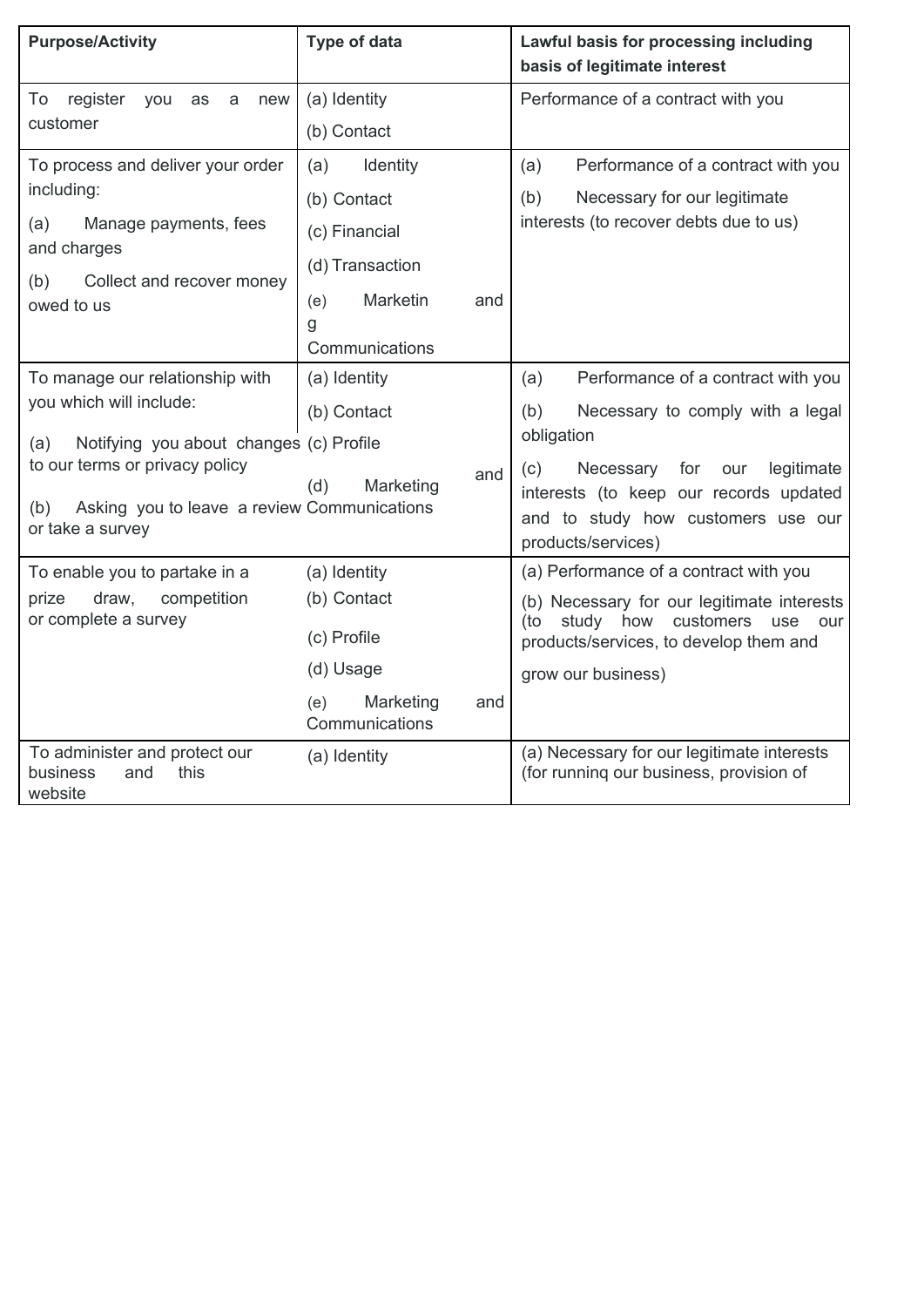| (including troubleshooting, data<br>analysis,<br>testing,<br>system<br>maintenance, support, reporting<br>and hosting of data)                                                            | (b) Contact<br>(c) Technical                                                                                  | administration and IT services, network<br>security, to prevent fraud and in the<br>context of a business reorganisation or<br>group restructuring exercise)<br>(b) Necessary to comply with a legal<br>obligation      |
|-------------------------------------------------------------------------------------------------------------------------------------------------------------------------------------------|---------------------------------------------------------------------------------------------------------------|-------------------------------------------------------------------------------------------------------------------------------------------------------------------------------------------------------------------------|
| deliver<br>relevant<br>To<br>website<br>content and advertisements to<br>Contact you and measure or understand<br>the<br>effectiveness<br><b>of</b><br>the<br>advertising we serve to you | (a) Identity<br>(b)<br>(c) Profile<br>(d) Usage<br>Marketing<br>(e)<br>and<br>Communications<br>(f) Technical | Necessary for our legitimate interests (to<br>study<br>customers<br>how<br>use<br>our<br>products/services, to develop them, to<br>grow our business and to inform our<br>marketing strategy)                           |
| To use data analytics to improve<br>our website, products/services,<br>Usage marketing, customer relationships<br>and experiences                                                         | (a) Technical<br>(b)                                                                                          | Necessary for our legitimate interests (to<br>define types of customers for our products<br>and services, to keep our website updated<br>and relevant, to develop our business and<br>to inform our marketing strategy) |
| suggestions<br>To<br>make<br>and<br>recommendations to you about<br>Contact goods or services that may be of<br>interest to you                                                           | (a) Identity<br>(b)<br>(c) Technical<br>(d) Usage<br>(e) Profile                                              | Necessary for our legitimate interests (to<br>develop our products/services and grow<br>our business)                                                                                                                   |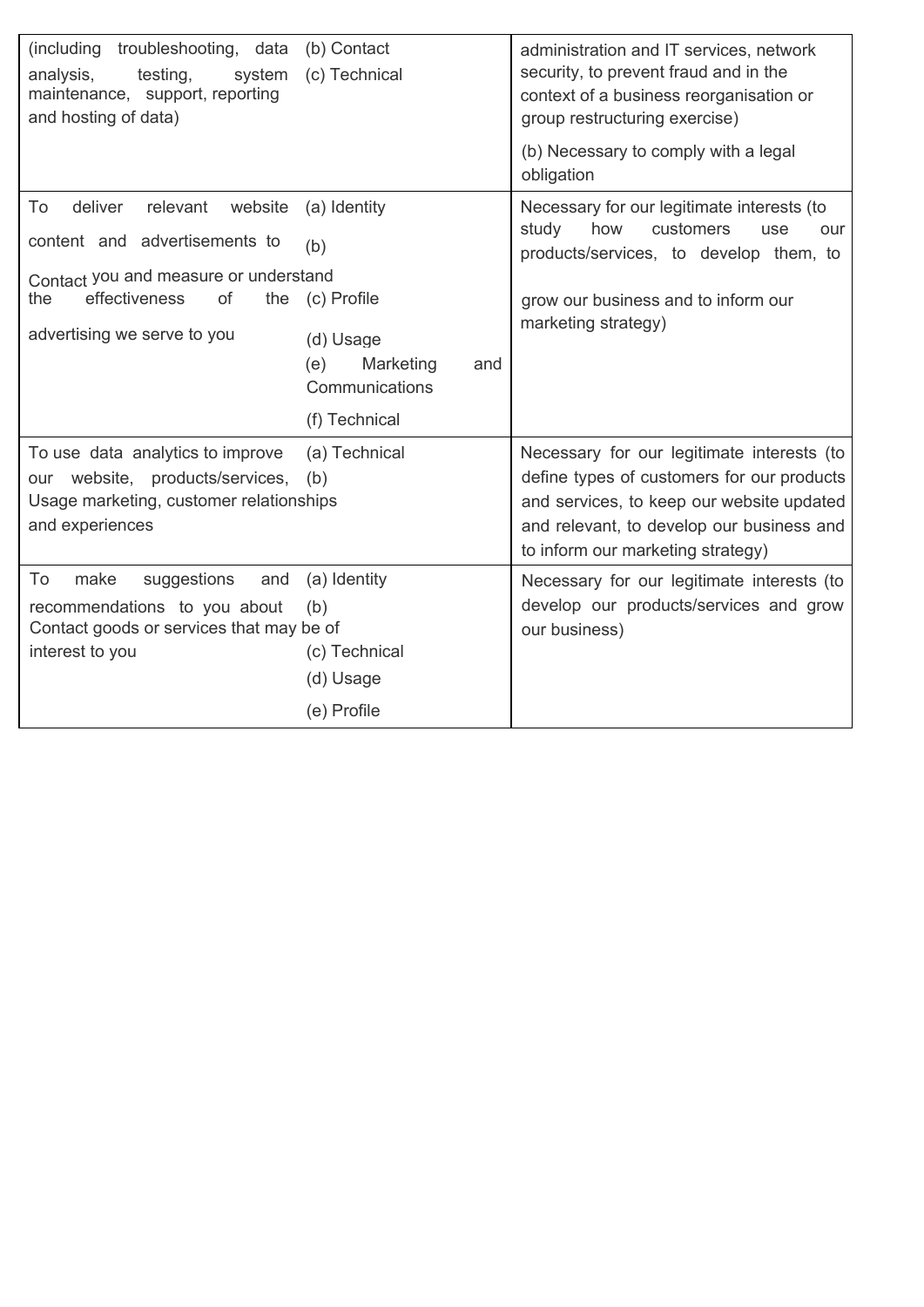#### **Promotional offers from us**

We may use your Identity, Contact, Technical, Usage and Profile Data to form a view on what we think you may want or need, or what may be of interest to you. This is how we decide which products, services and offers may be relevant for you (we call this marketing).

You will receive marketing communications from us if you have requested information from us or purchased services from us [or if you provided us with your details when you entered a competition or registered for a promotion] and, in each case, you have not opted out of receiving that marketing.

#### **Third-party marketing**

We will get your express opt-in consent before we share your personal data with any company outside Higher Reach group of companies for marketing purposes.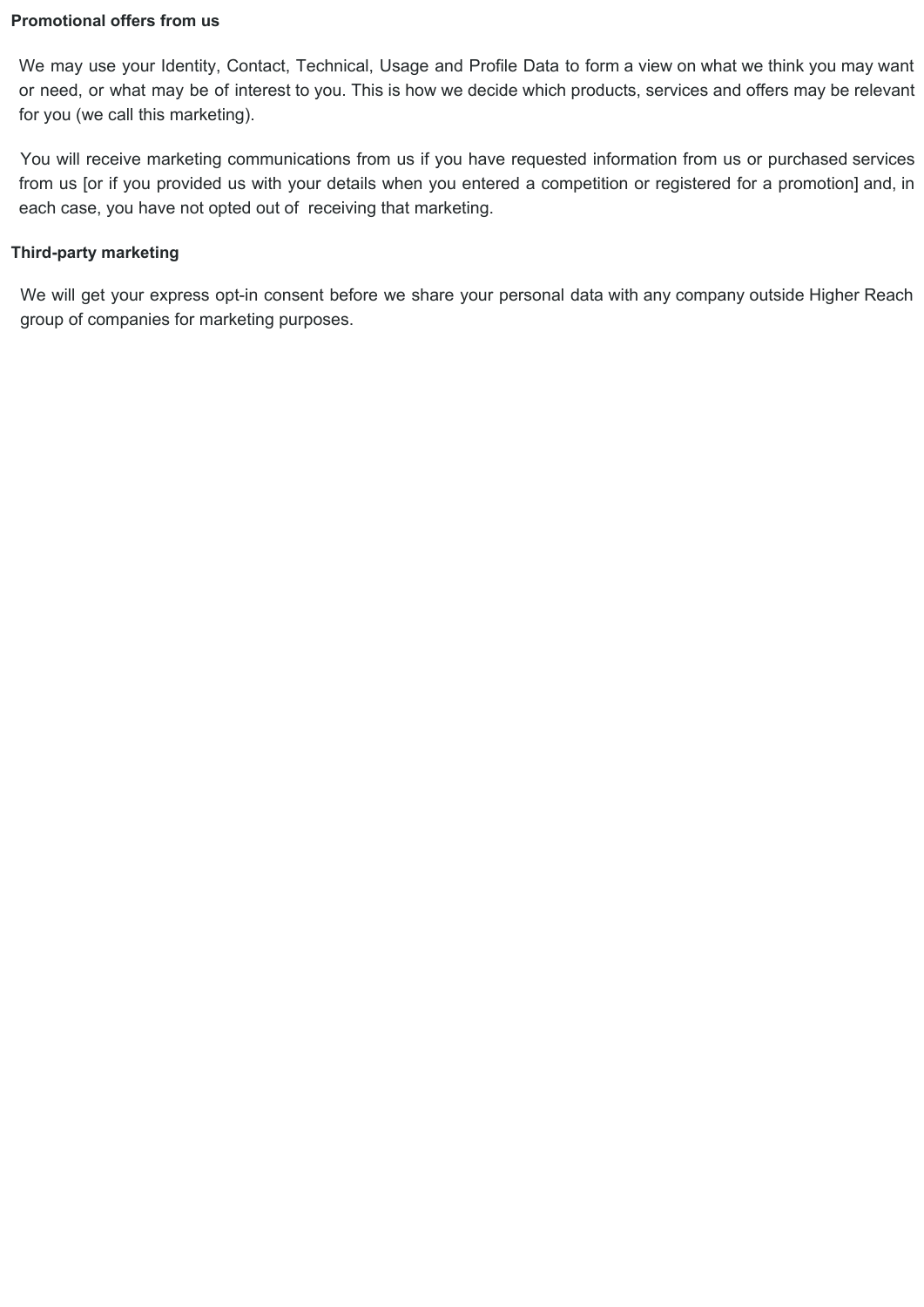## **Opting out**

You can ask us or third parties to stop sending you marketing messages at any time by contacting us via the contact us form on our website.

Where you opt out of receiving these marketing messages, this will not apply to personal data provided to us as a result of service purchase.

#### **Cookies**

You can set your browser to refuse all or some browser cookies, or to alert you when websites set or access cookies. If you disable or refuse cookies, please note that some parts of this website may become inaccessible or not function properly.

## **Change of purpose**

We will only use your personal data for the purposes for which we collected it, unless we reasonably consider that we need to use it for another reason and that reason is compatible with the original purpose. If you wish to get an explanation as to how the processing for the new purpose is compatible with the original purpose, please contact us.

If we need to use your personal data for an unrelated purpose, we will notify you and we will explain the legal basis which allows us to do so.

Please note that we may process your personal data without your knowledge or consent, in compliance with the above rules, where this is required or permitted by law.

## <span id="page-8-0"></span>**5. Disclosures of your personal data**

We may have to share your personal data with the parties set out below for the purposes set out in the table in paragraph 4 above.

• Third parties to whom we may choose to sell, transfer, or merge parts of our business or our assets. Alternatively, we may seek to acquire other businesses or merge with them. If a change happens to our business, then the new owners may use your personal data in the same way as set out in this privacy notice.

We require all third parties to respect the security of your personal data and to treat it in accordance with the law. We do not allow our third-party service providers to use your personal data for their own purposes and only permit them to process your personal data for specified purposes and in accordance with our instructions.

## <span id="page-8-1"></span>**6. International transfers**

We do not transfer your personal data outside the European Economic Area **(EEA).**

Please contact us if you want further information on the specific mechanism used by us when transferring your personal data out of the EEA.

## **7. Data security**

We have put in place appropriate security measures to prevent your personal data from being accidentally lost, used or accessed in an unauthorised way, altered or disclosed. In addition, we limit access to your personal data to those employees, agents, contractors and other third parties who have a business need to know. They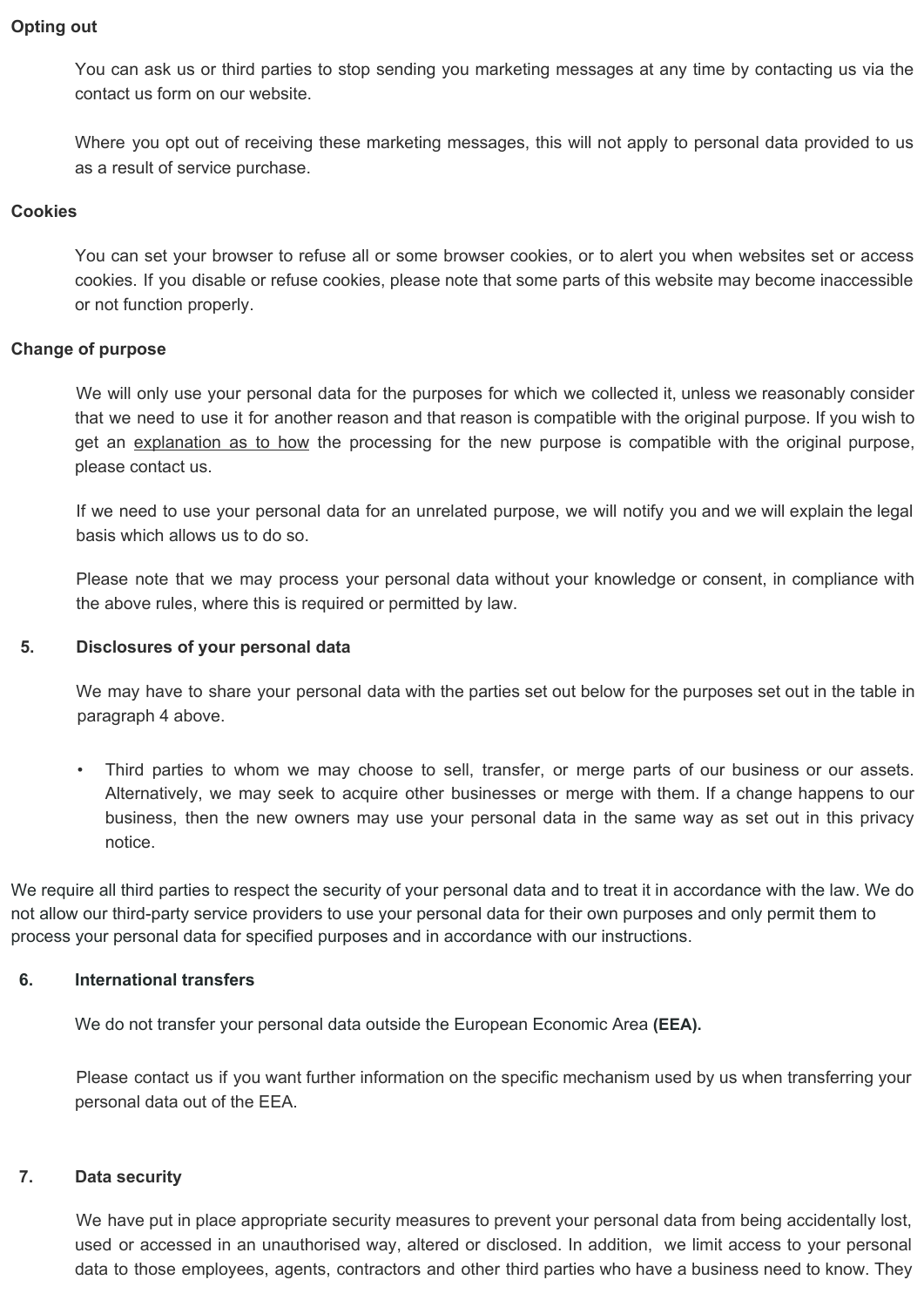will only process your personal data on our instructions and they are subject to a duty of confidentiality.

We have put in place procedures to deal with any suspected personal data breach and will notify you and any applicable regulator of a breach where we are legally required to do so.

## **8. Data retention**

## **How long will you use my personal data for?**

We will only retain your personal data for as long as necessary to fulfil the purposes we collected it for, including for the purposes of satisfying any legal, accounting, or reporting requirements.

To determine the appropriate retention period for personal data, we consider the amount, nature, and sensitivity of the personal data, the potential risk of harm from unauthorised use or disclosure of your personal data, the purposes for which we process your personal data and whether we can achieve those purposes through other means, and the applicable legal requirements.

We will retain your personal data for up to 30 days after our business agreement has ended unless requested to be deleted earlier.

## **9. Your legal rights**

Under certain circumstances, you have rights under data protection laws in relation to your personal data. Please click on the links below to find out more about these rights:

- *• [Request access to your personal data].*
- *• [Request correction of your personal data].*
- *• [Request erasure of your personal data].*
- *•* [*Object to processing of your personal data].*
- *• [Request restriction of processing your personal data].*
- *• [Request transfer of your personal data].*
- *• [Right to withdraw consent .*

If you wish to exercise any of the rights set out above, please contact us via email or the contact us form on our website.

#### **No fee usually required**

•

You will not have to pay a fee to access your personal data (or to exercise any of the other rights). However, we may charge a reasonable fee if your request is clearly unfounded, repetitive or excessive. Alternatively, we may refuse to comply with your request in these circumstances.

#### **What we may need from you**

We may need to request specific information from you to help us confirm your identity and ensure your right to access your personal data (or to exercise any of your other rights). This is a security measure to ensure that personal data is not disclosed to any person who has no right to receive it. We may also contact you to ask you for further information in relation to your request to speed up our response.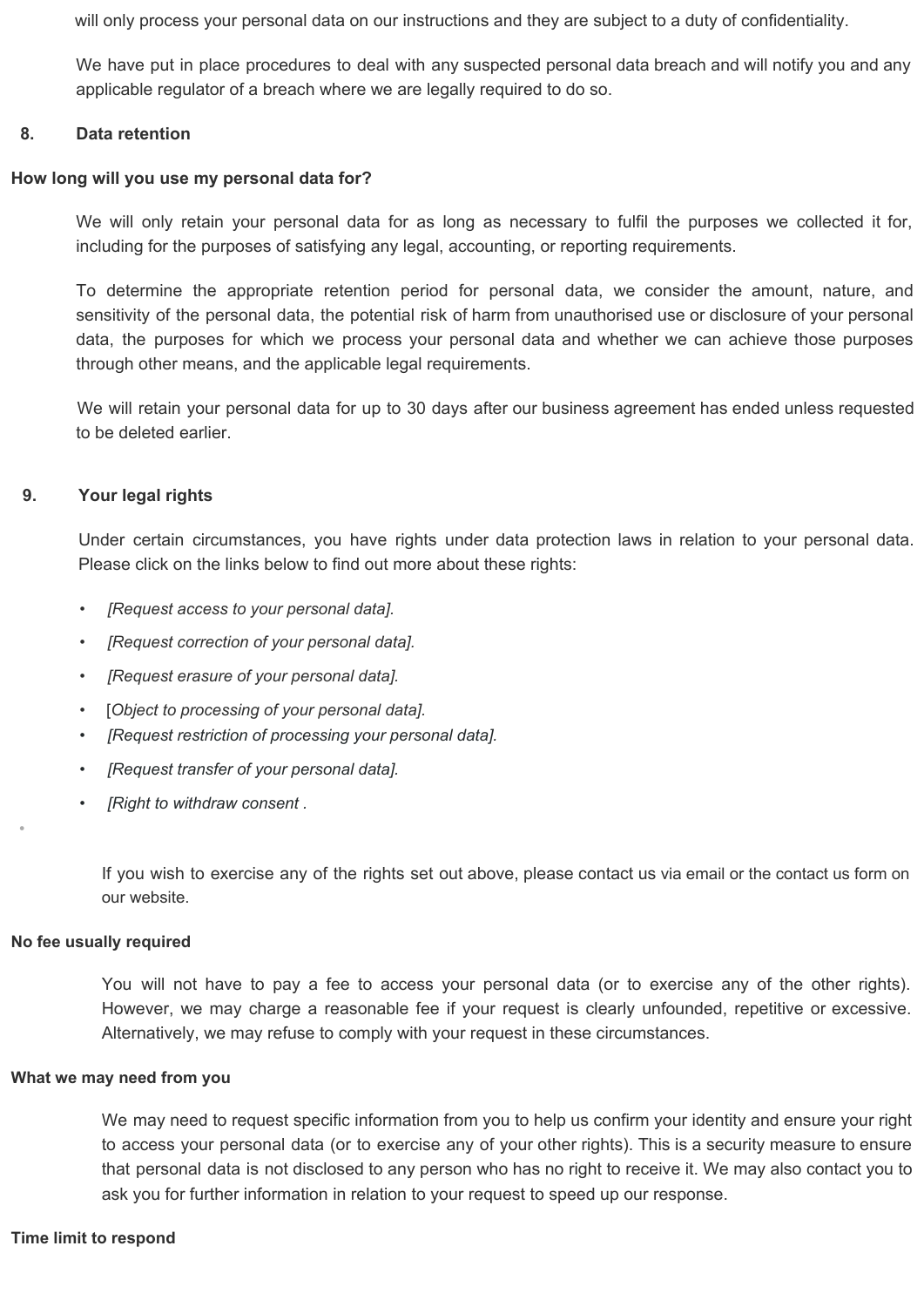We try to respond to all legitimate requests within one month. Occasionally it may take us longer than a month if your request is particularly complex or you have made a number of requests. In this case, we will notify you and keep you updated.

## **10. Glossary LAWFUL**

## **BASIS**

**Legitimate Interest** means the interest of our business in conducting and managing our business to enable us to give you the best service/product and the best and most secure experience. We make sure we consider and balance any potential impact on you (both positive and negative) and your rights before we process your personal data for our legitimate interests. We do not use your personal data for activities where our interests are overridden by the impact on you (unless we have your consent or are otherwise required or permitted to by law). You can obtain further information about how we assess our legitimate interests against any potential impact on you in respect of specific activities by contacting us

> **Performance of Contract** means processing your data where it is necessary for the performance of a contract to which you are a party or to take steps at your request before entering into such a contract.

> **Comply with a legal or regulatory obligation** means processing your personal data where it is necessary for compliance with a legal or regulatory obligation that we are subject to.

#### **THIRD PARTIES**

#### **External Third Parties**

• HM Revenue & Customs, regulators and other authorities [acting as processors or joint controllers] based [in the United Kingdom] [who require reporting of processing activities in certain circumstances].

#### **YOUR LEGAL RIGHTS**

You have the right to:

**Request access** to your personal data (commonly known as a "data subject access request"). This enables you to receive a copy of the personal data we hold about you and to check that we are lawfully processing it.

**Request correction** of the personal data that we hold about you. This enables you to have any incomplete or inaccurate data we hold about you corrected, though we may need to verify the accuracy of the new data you provide to us.

**Request erasure** of your personal data. This enables you to ask us to delete or remove personal data where there is no good reason for us continuing to process it. You also have the right to ask us to delete or remove your personal data where you have successfully exercised your right to object to processing (see below), where we may have processed your information unlawfully or where we are required to erase your personal data to comply with local law. Note, however, that we may not always be able to comply with your request of erasure for specific legal reasons which will be notified to you, if applicable, at the time of your request.

**Object to processing** of your personal data where we are relying on a legitimate interest (or those of a third party) and there is something about your particular situation which makes you want to object to processing on this ground as you feel it impacts on your fundamental rights and freedoms. You also have the right to object where we are processing your personal data for direct marketing purposes. In some cases, we may demonstrate that we have compelling legitimate grounds to process your information which override your rights and freedoms.

**Request restriction of processing** of your personal data. This enables you to ask us to suspend the processing of your